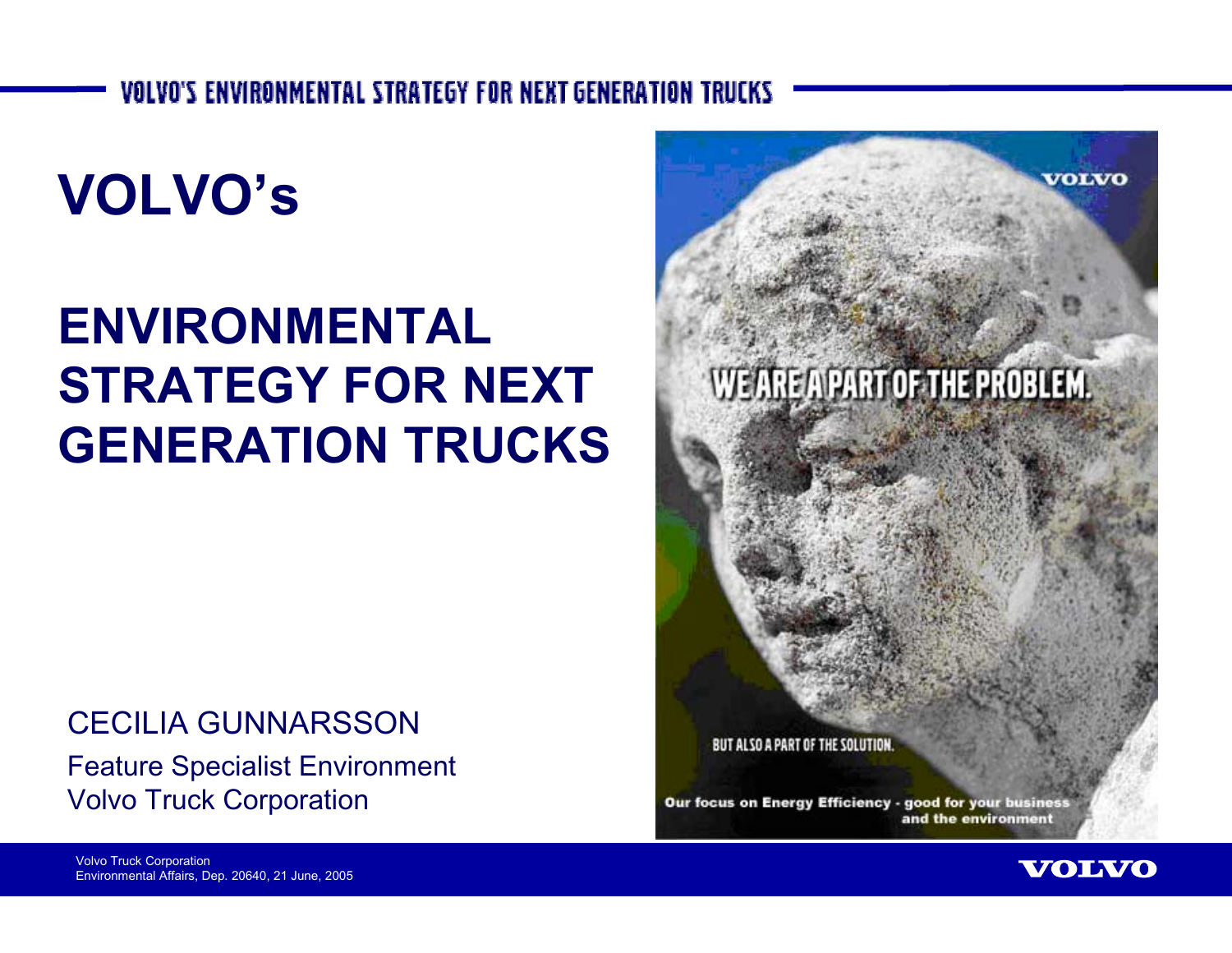# 1972

Volvo does not intend to protect motor vehicles at any price and in all connections.

However, the motor vehicle is indispensable today as <sup>a</sup> transport unit. It is in the interest of Volvo that motor vehicles are used in such <sup>a</sup> way that they do not cause damage or injury.

Volvo now considers its responsibility to be not only to ensure that the products are practical as transport units but also that they function in the widest perspective - in our environment.

Volvo alone cannot solve the environmental problems associated with motor vehicles. The community carries the main responsibility for developing our transport systems. But Volvo is determined to make active contributions with viewpoints and proposed solutions.

Volvo is convinced that <sup>a</sup> city environment which is both vital and favourable to human beings can be combined with efficient transport resources. The community needs both.

Volvo considers that neither fantastic Utopian products nor <sup>a</sup> romantic back-tonature movement will solve the problems of the community but believes instead in practical and simple solutions which can be discussed and understood by everyone.

br G Györnharnra

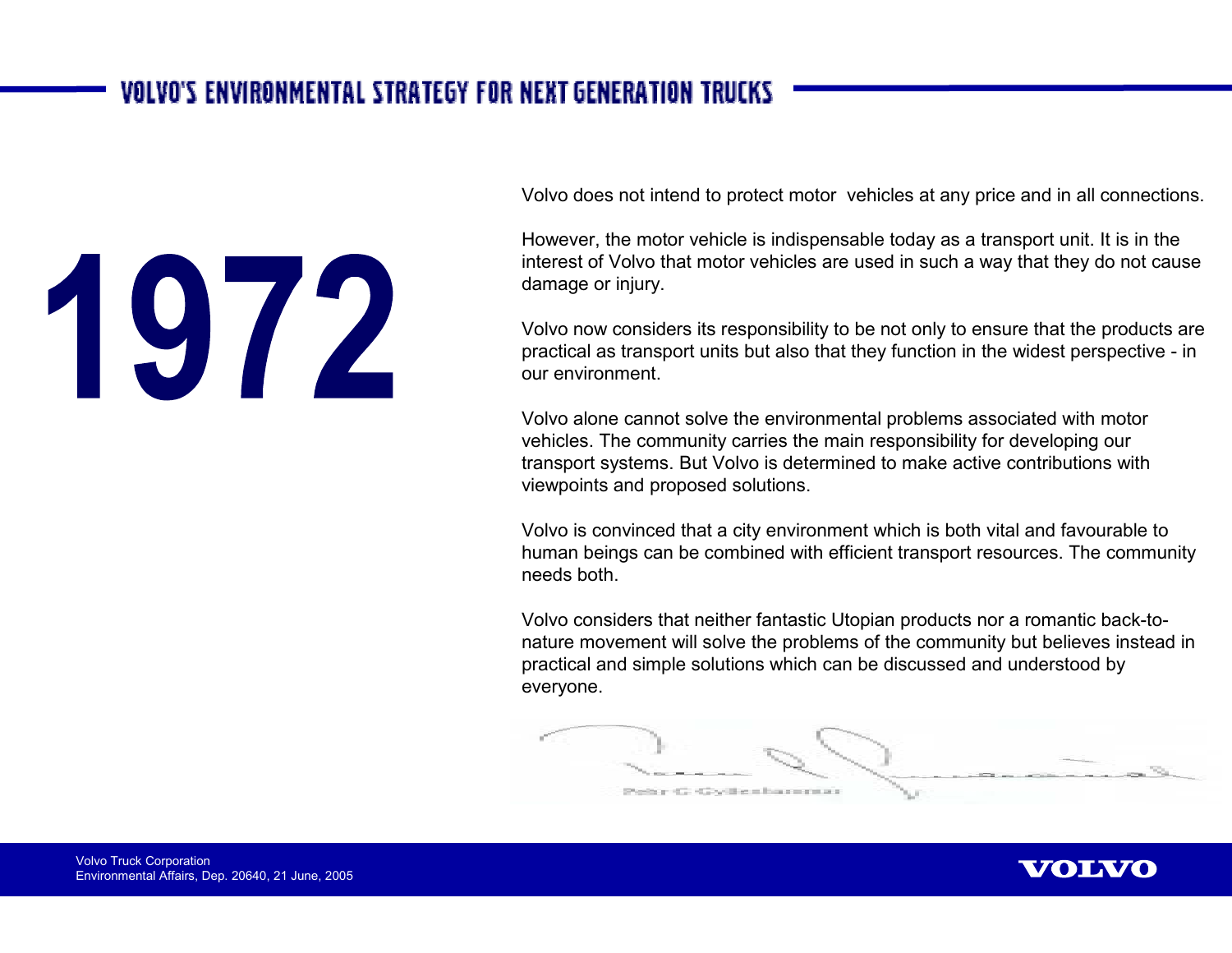## **Core Values**



**Quality, Safety, and Environmental care** express the Volvo Group's ambition to <mark>create value for our customers</mark> and to **contribute to sustainable development** as an **active partner with society development** as an **active partner with society**

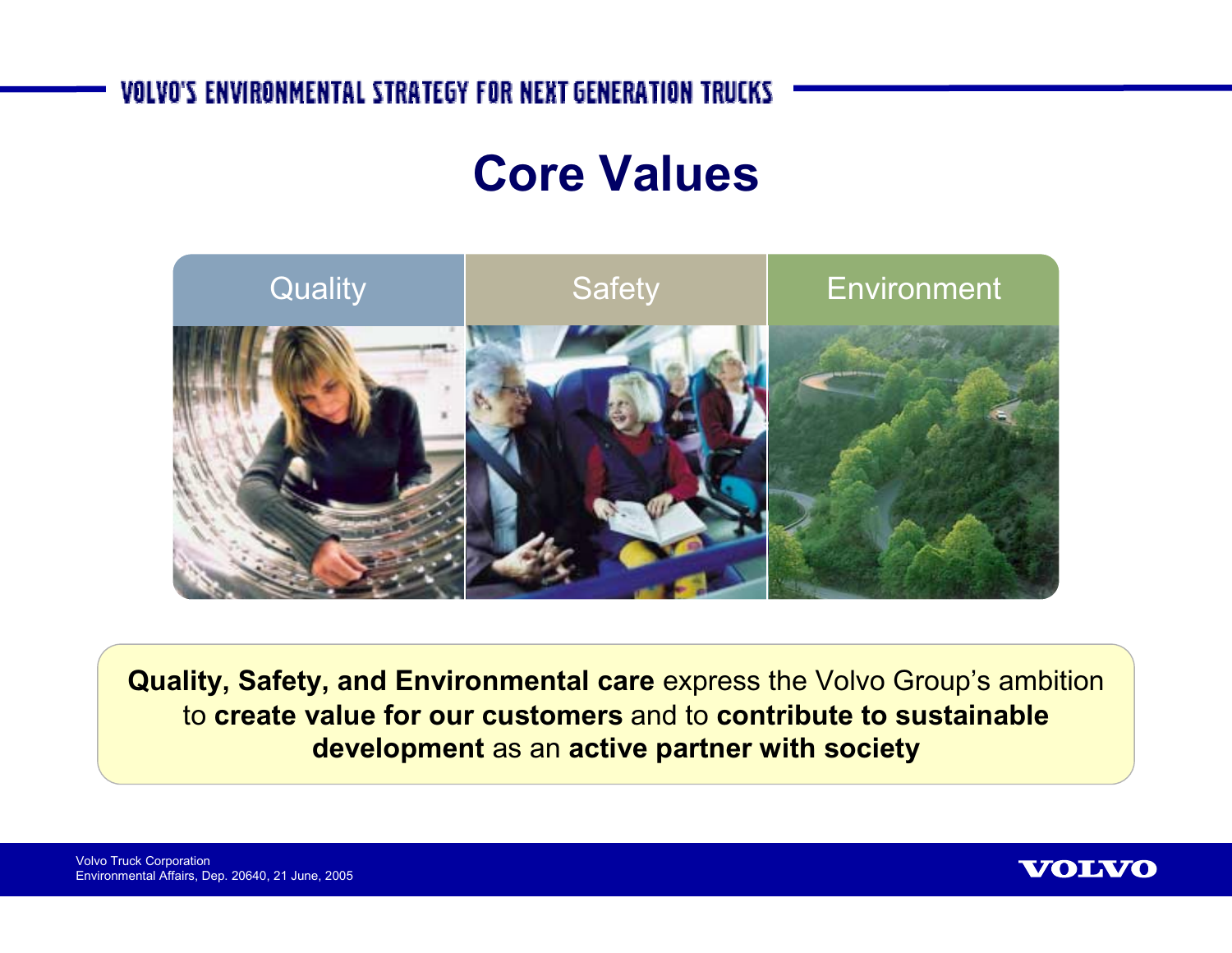

# **Environmental Challenges**

- Energy
- Greenhouse effect
- Air quality
- Noise

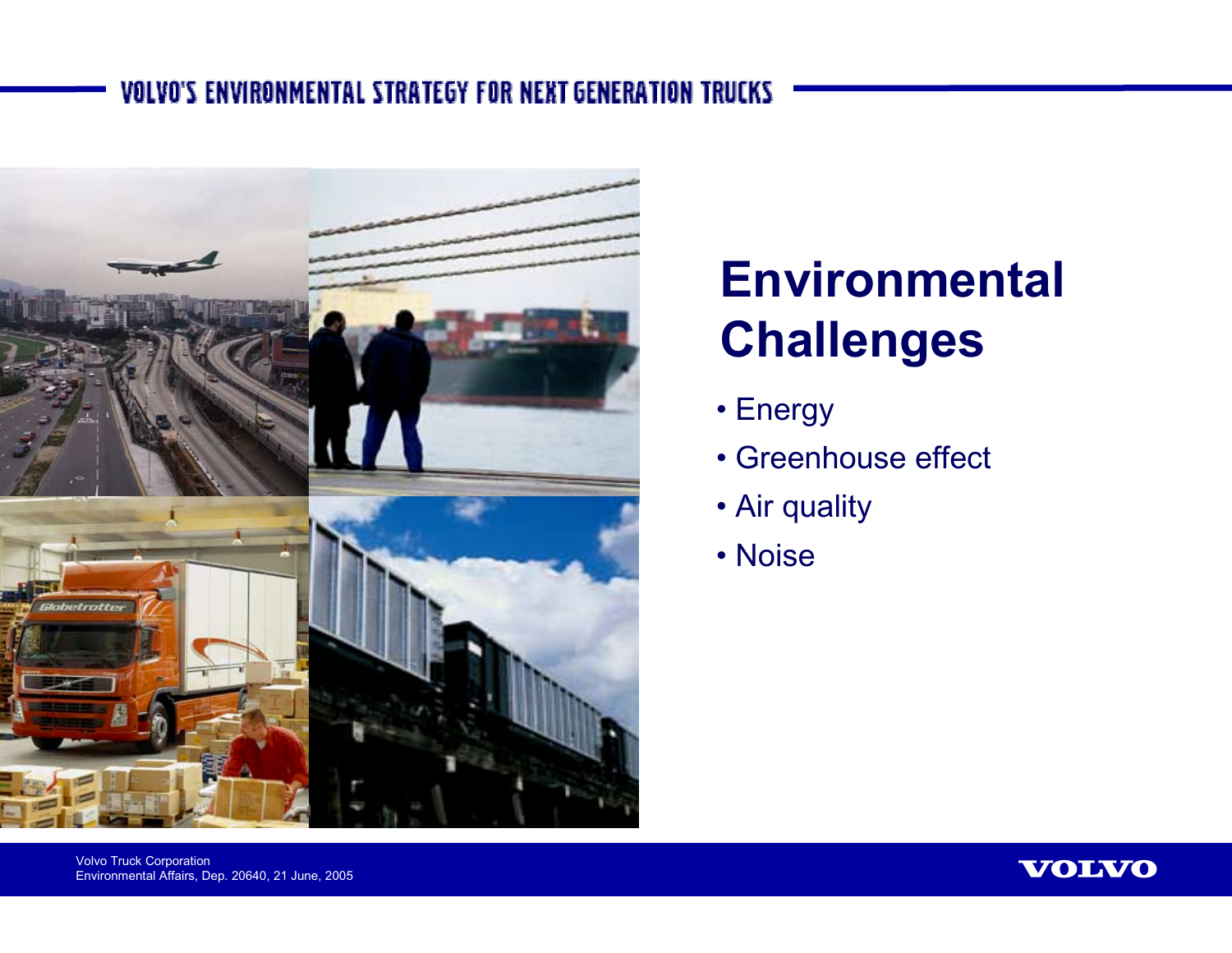## **Climate Change**

• "Climate issues will present the automotive industry with its greatest **challenge in the future" challenge in the future"** •

Leif Johansson President and CEO of AB Volvo.

 The needed reduction of fossil greenhouse gas emissions will be <sup>a</sup> very strong The needed reduction of fossil greenhouse gas emissions will be <sup>a</sup> very strong driver for low or CO<sub>2</sub> neutral fuels and vehicles. •

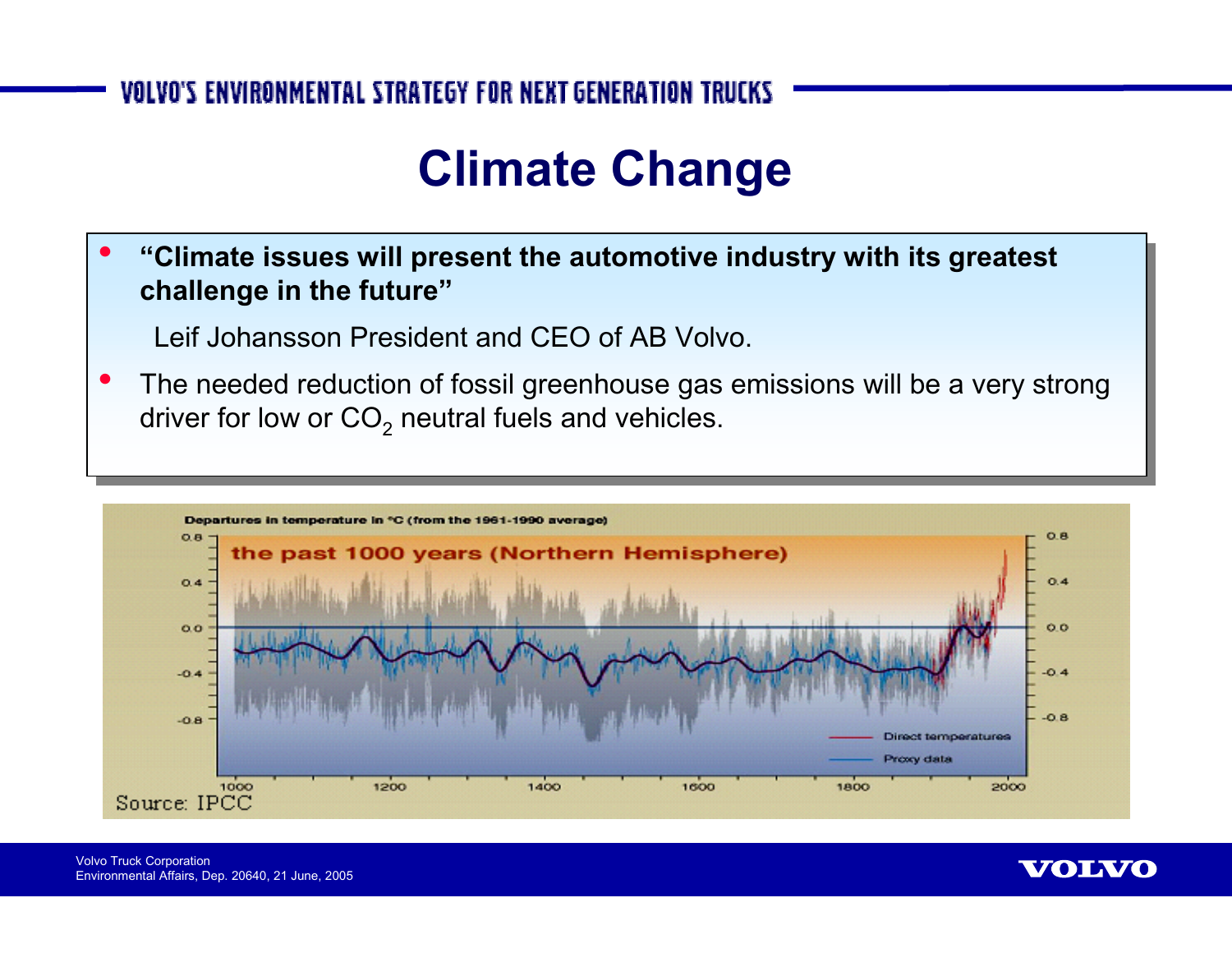## **Air Quality**





NO $_2$  in Gothenburg, Sweden 2000

- •NOx and PM content in air
- •Measurements show road traffic as main sources

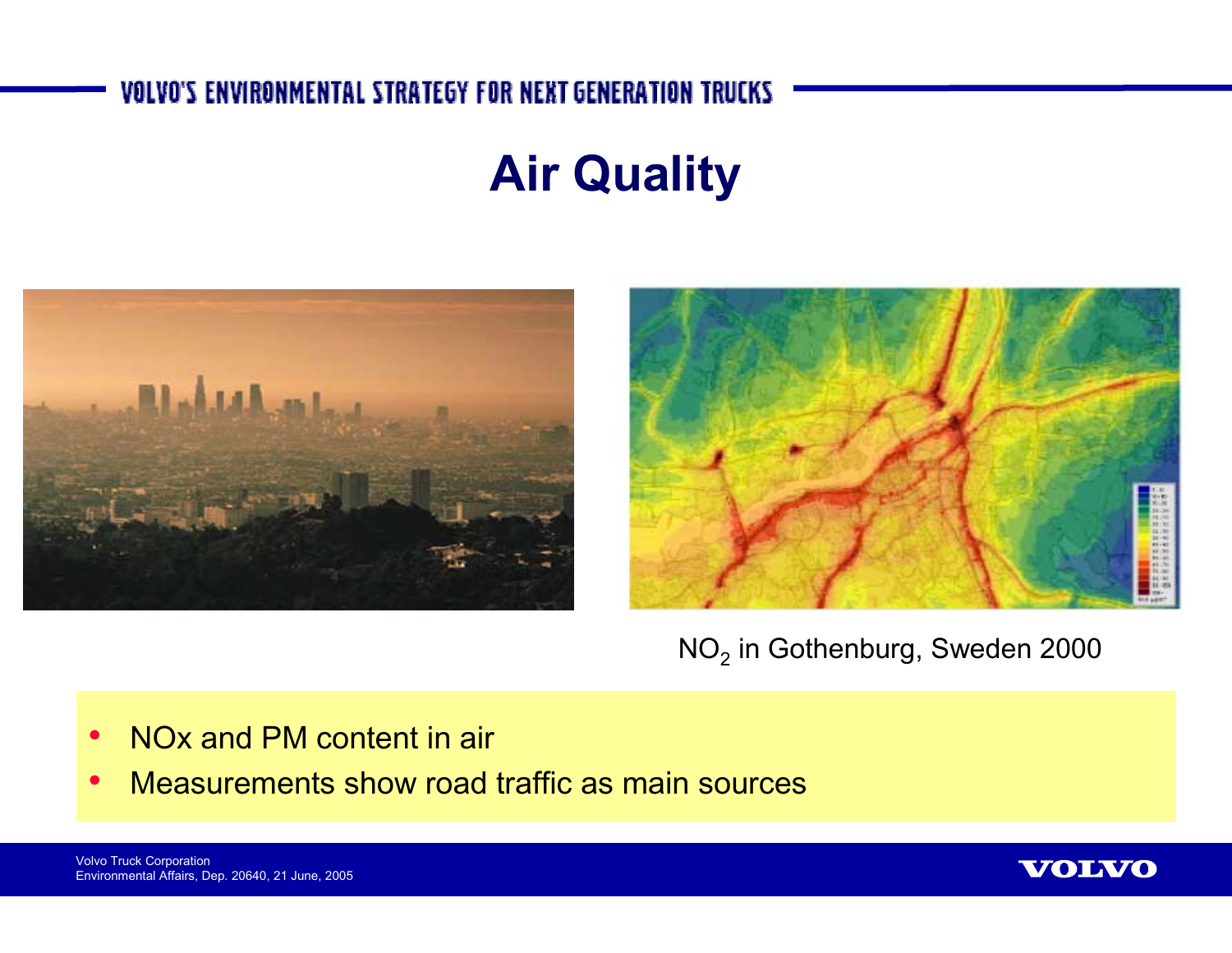## VOLVO'S ENVIRONMENTAL STRATEGY FOR NEXT GENERATION TRUCKS Increasing energy demand

- The world energy demand will grow approximately 2.0% per year ٠
- The transport sector even faster, approximately 2.5% per year ٠

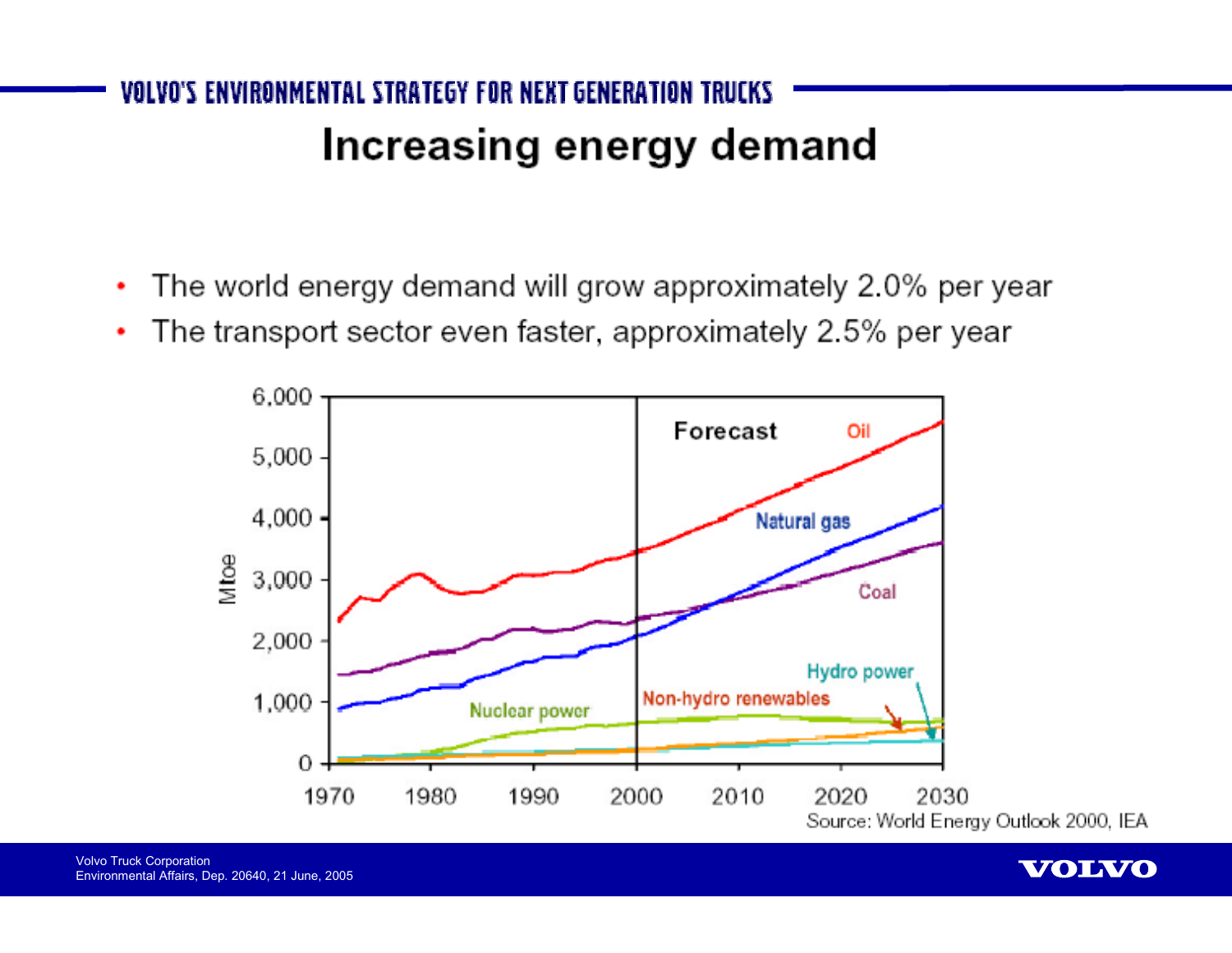## **Production ofall Oil and Gas**

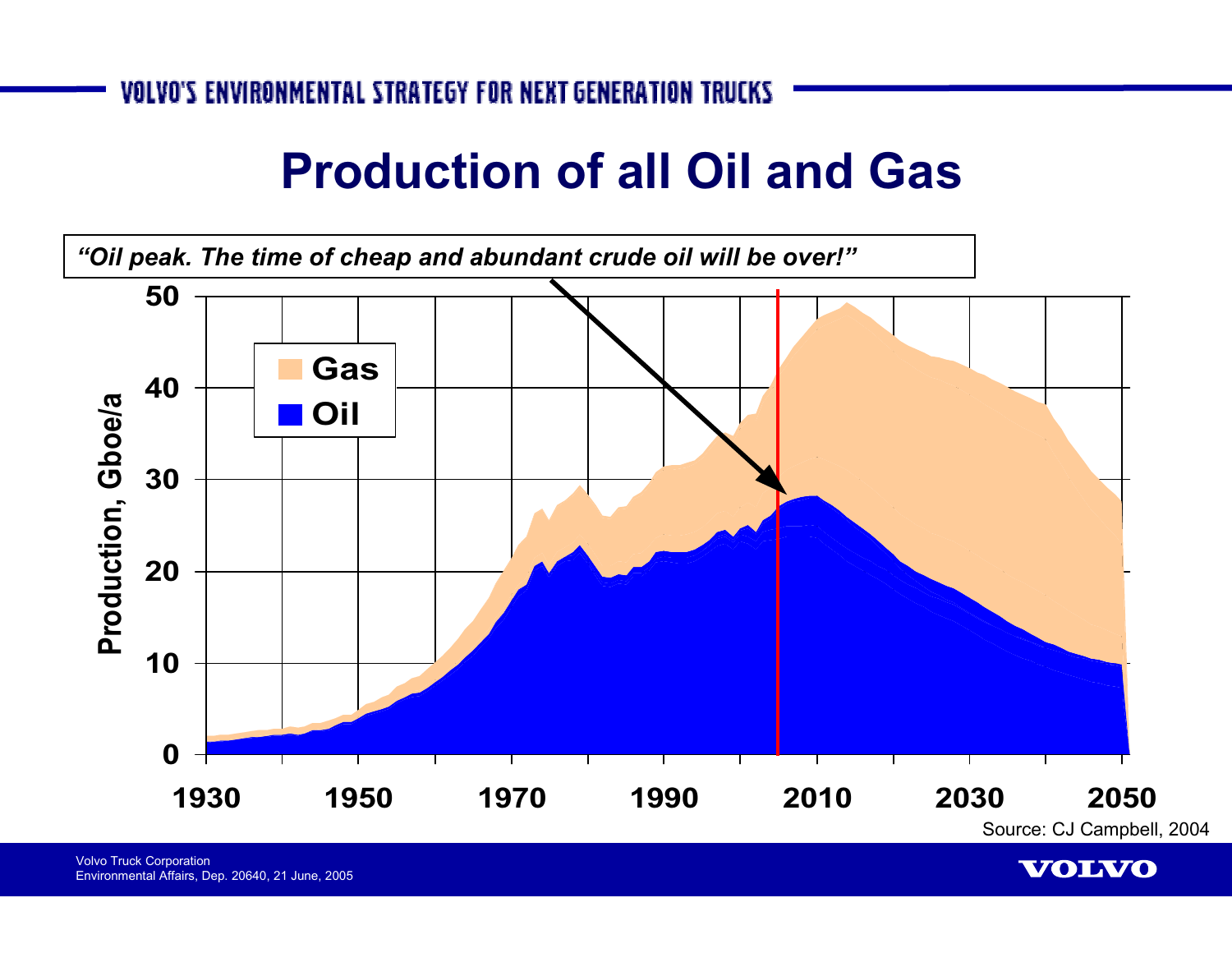# **Infrastructure Impact on Fuel Consumption**

..impact on the number of stops

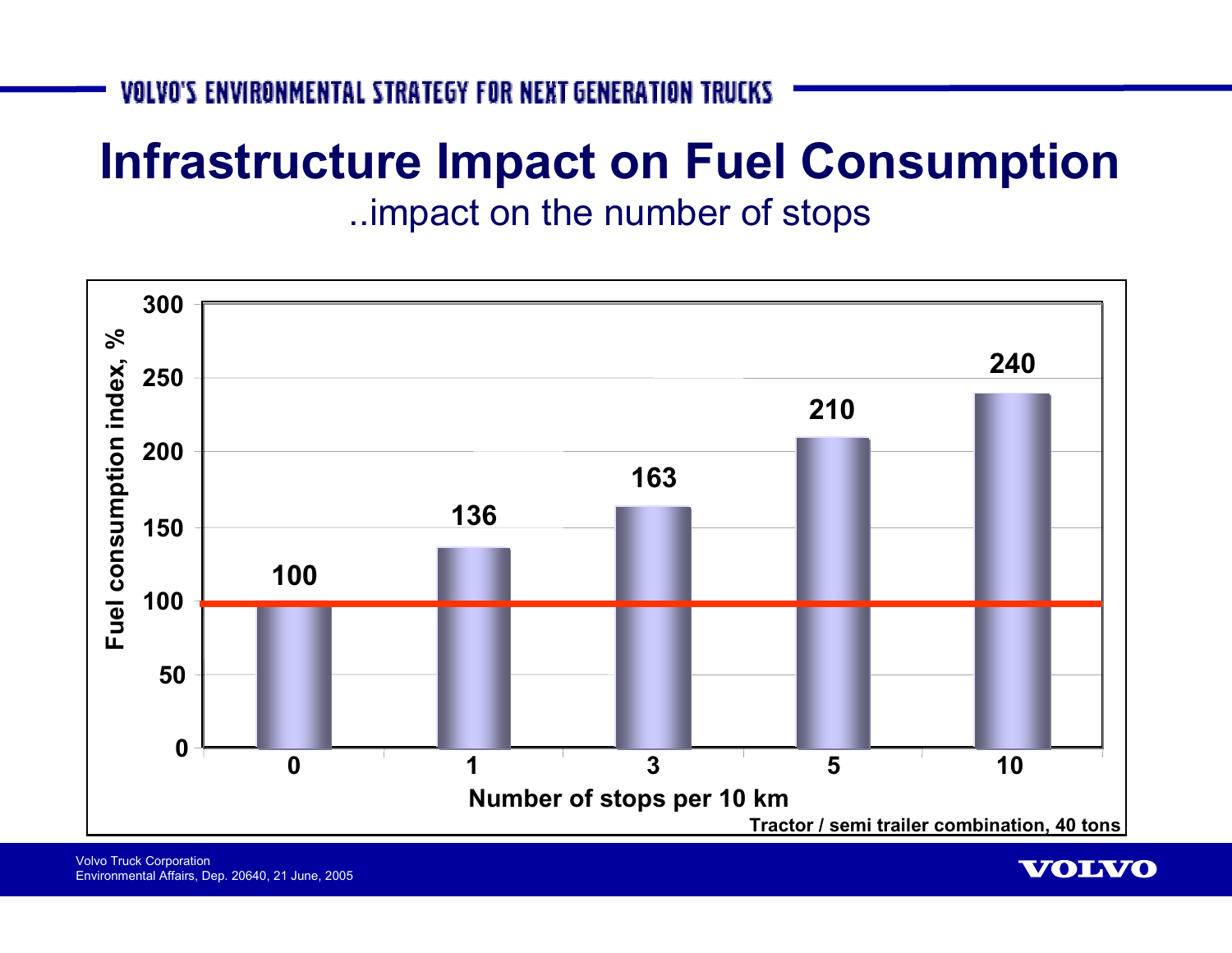## **Road transport emission development**

All gaseous emission components will soon reach "sustainable" levels except CO $_2$  … our future challenge!

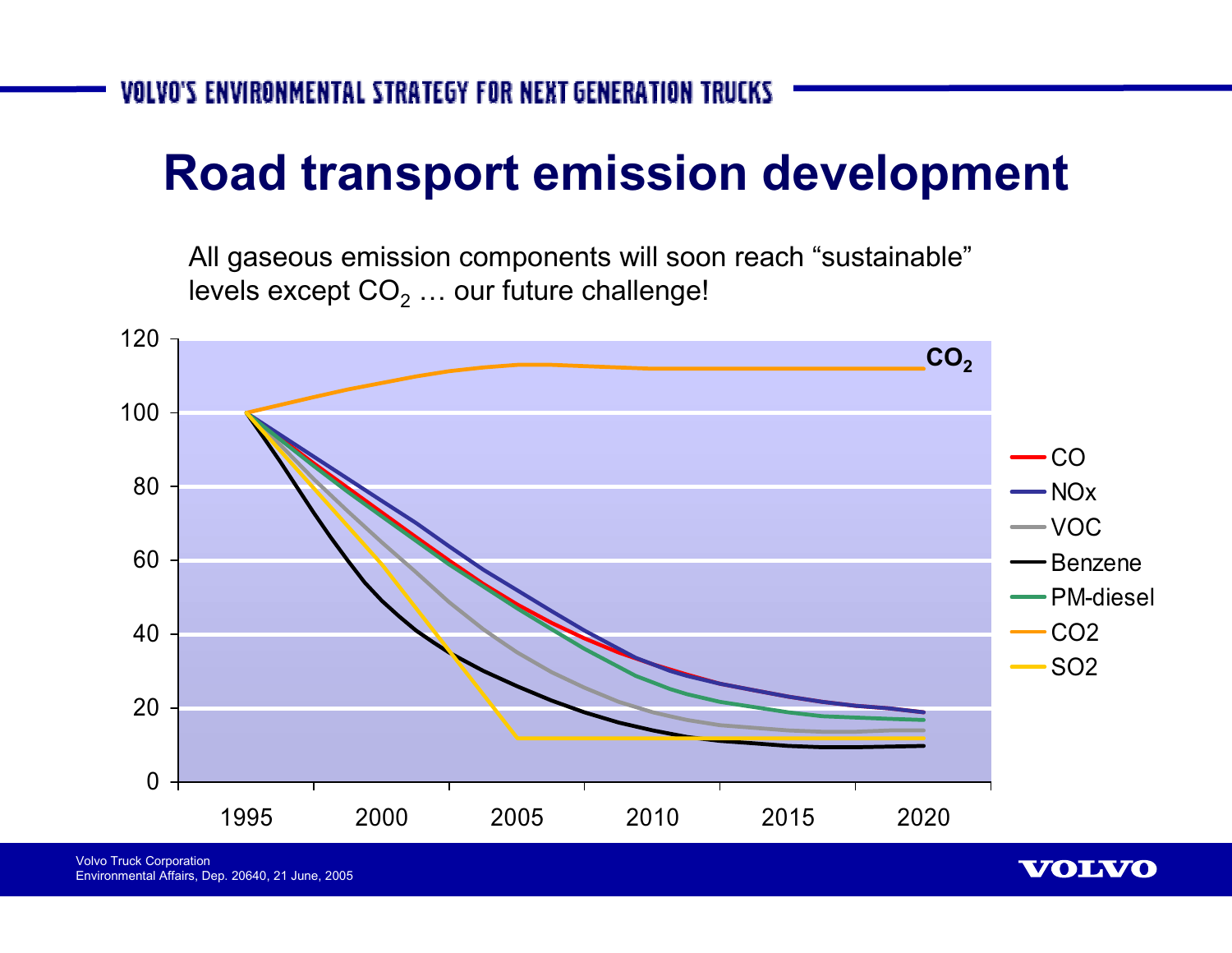## VOLVO'S ENVIRONMENTAL STRATEGY FOR NEXT GENERATION TRUCKS **Future Fuel Sources, Outlook**

## **Renewable fuels are not "Alternative" rather "Complementary"**



**VOLVO** 

Volvo Truck Corporation Environmental Affairs, Dep. 20640, 21 June, 2005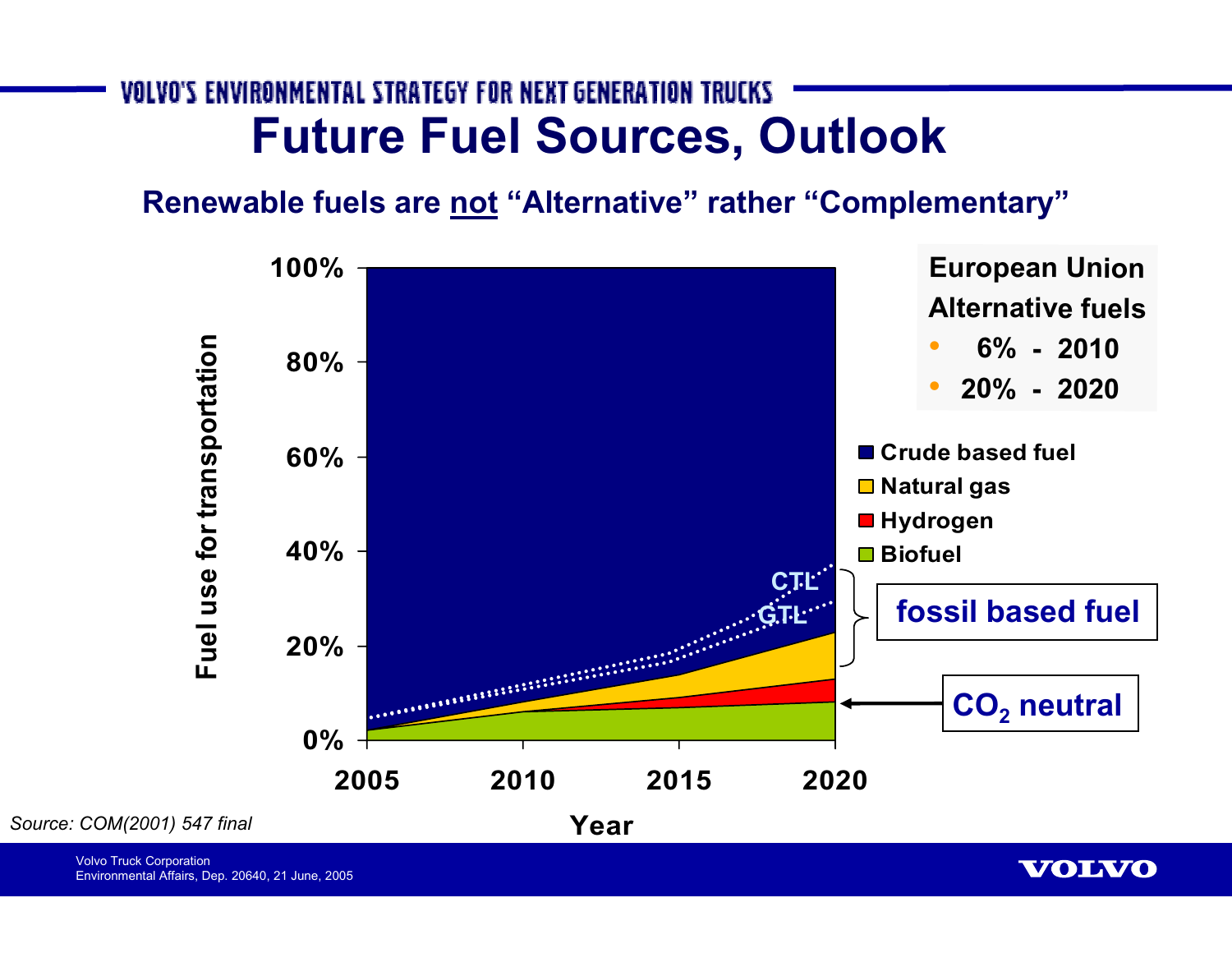## **Scenario conclusions**

 $\bullet$ Climate change must be addressed Climate change must be addressed

Well-to-wheel CO $_{\rm 2}$  emissions

 Current use of oil is not sustainable in the long run Current use of oil is not sustainable in the long run  $\bullet$ 

Availability Availability

Security Security

Oil price Oil price

 Energy efficiency must be focused, regardless if the energy Energy efficiency must be focused, regardless if the energy is finite or renewable  $\bullet$ 

Well-to-wheel energy efficiency Well-to-wheel energy efficiency

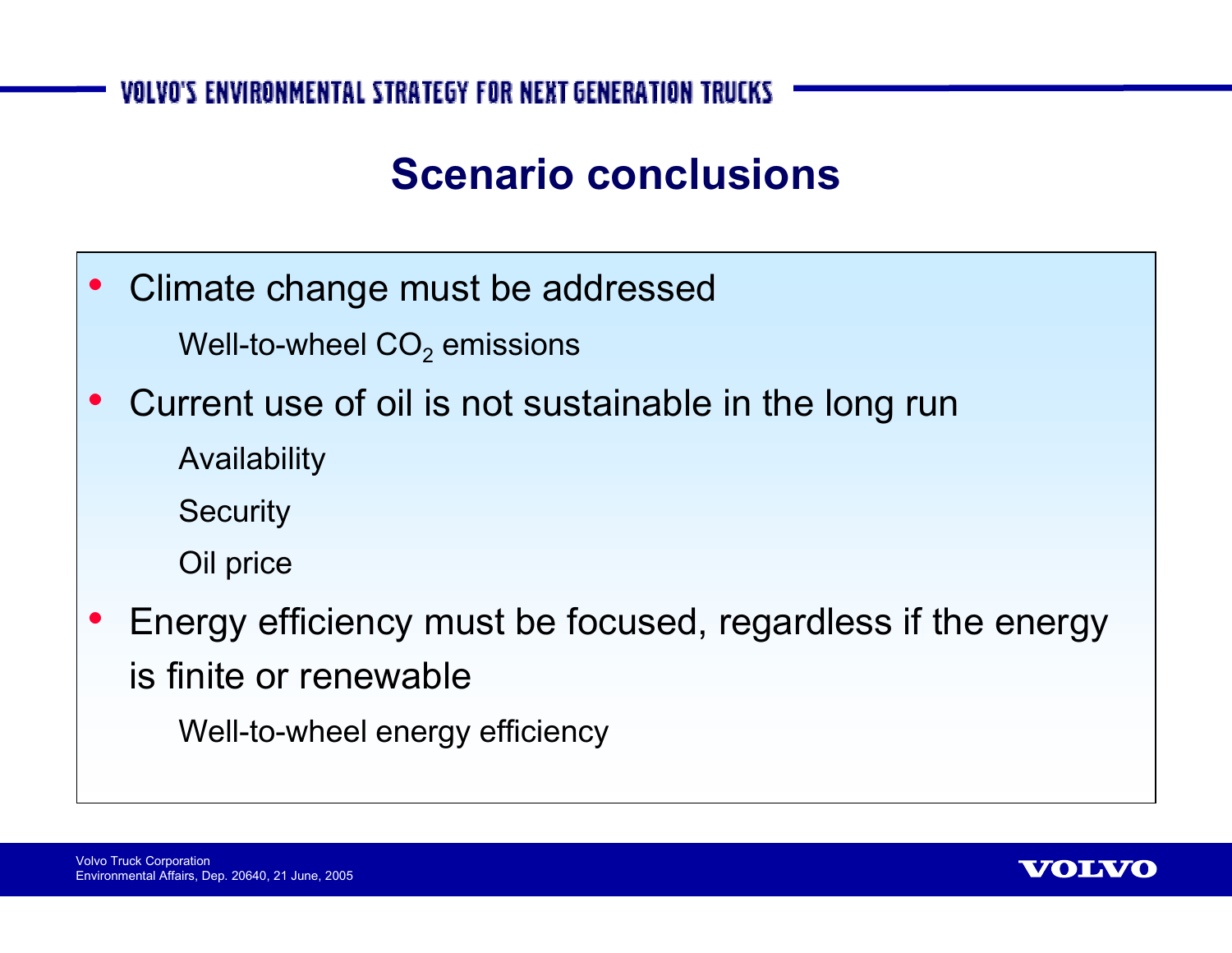## **"Well-to-wheel" analysis**

Volvo study

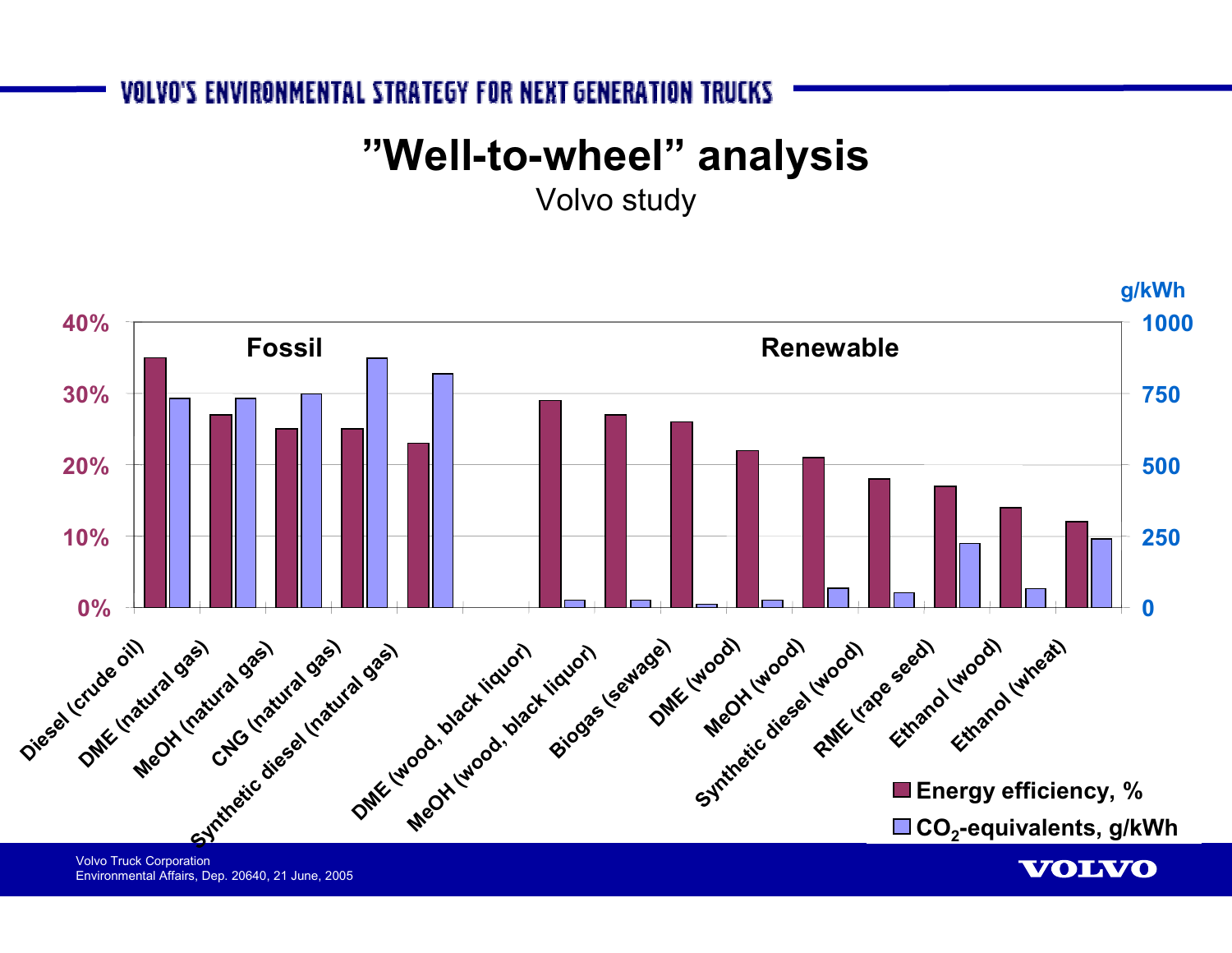## **Future fuel scenario**

- The increasing gap between production of light crude and market growth can only partly be compensated by Bio-fuel.
- Synthetic fuel production based on other fossil hydrocarbon will have to increase, thicker unconventional oil, GTL and CTL. However, this will have a continuous worsening effect on the global CO $_2$  issue.
- Best Well-to-Wheel efficiency obtained through the DME route.
- The use of DME eliminates the PM issue.
- Synthetic diesel will not need new infrastructure, engines and onboard high pressure tank system.
- Regionally natural gas will increase in importance as <sup>a</sup> logistic fuel.

## •*Diesel pump price will continue to escalate.*

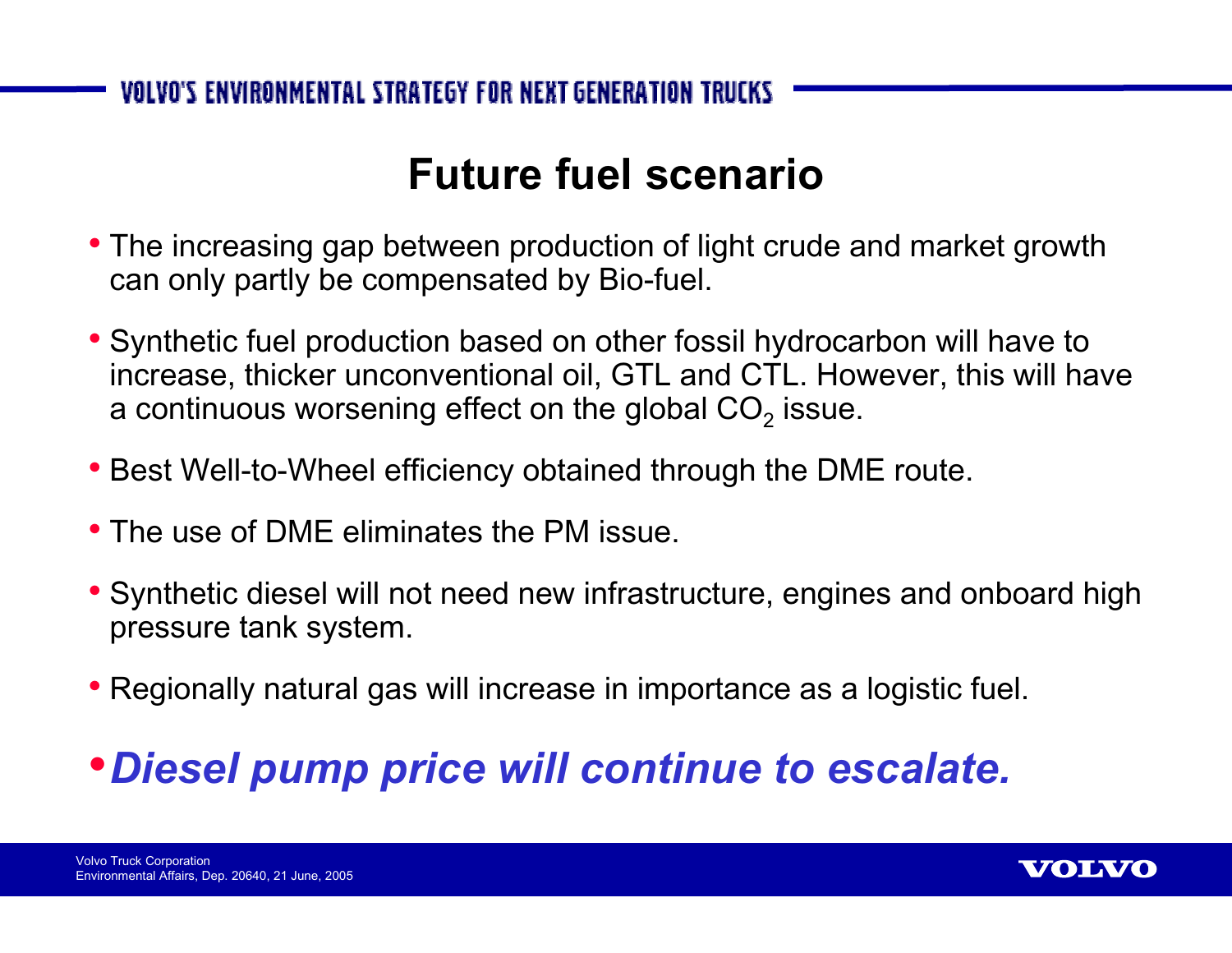## **DME - Dimethylether**

A multi source and multi purpose fuel



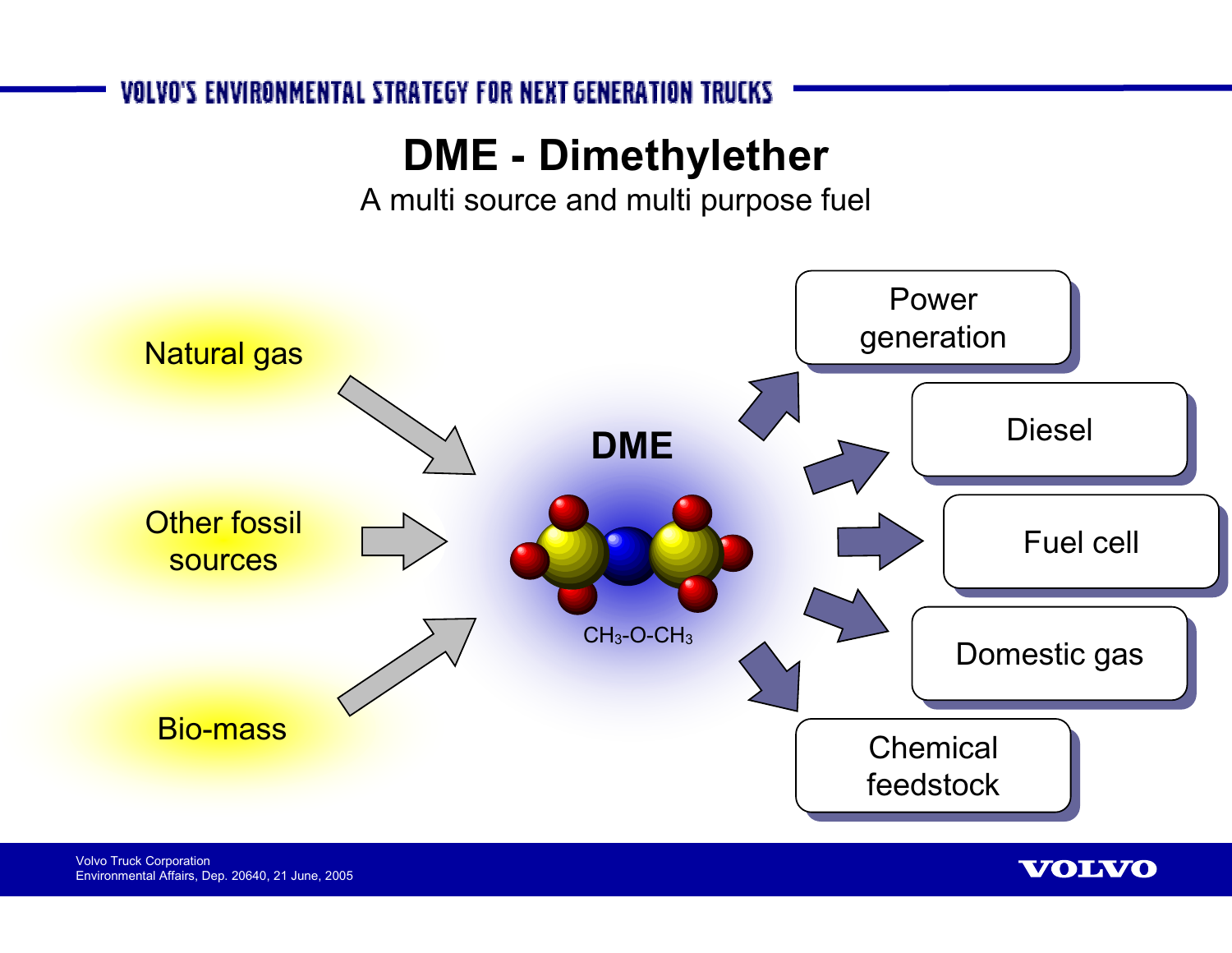# **Volvo's Position on Future Fuels**

- • **Conventional diesel fuel will remain thedominant fuel for at least two decades.**
- • **Natural gas and biogas will be used regionally.**
- • **DME is <sup>a</sup> strong candidate for <sup>a</sup> more long term future fuel:**

Best well-to-wheel energy efficiency from bio source. Close to CO $_2$  neutral if produced from biomass.

- • **Implementation will require joint forces**
	- Political system Energy sector Vehicle producers Vehicle customers
- • **Transforming an energy system comprising vehicles, fuel and infrastructure takes <sup>a</sup> long time**

Requires extensive resources from everyone involved



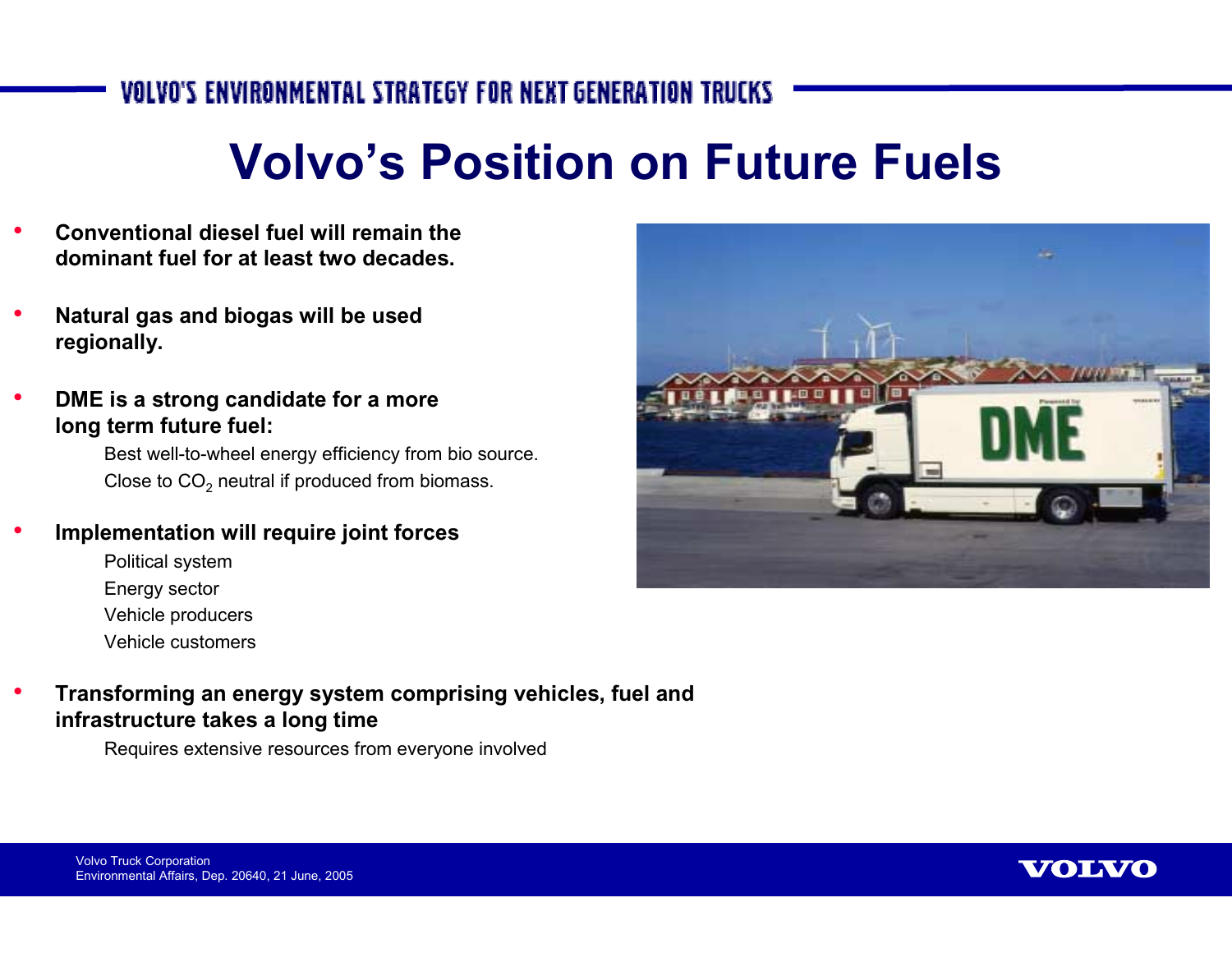

# **Transport Efficiency**

- More efficient transportation with lower environmental impact
- Make it possible to improve utilization of existing transport capacity by up to 10%
- More cargo can be moved with fewer trucks
- Fuel consumption and exhaust emissions are both cut
- Offers detailed information abouthow much fuel the truck uses

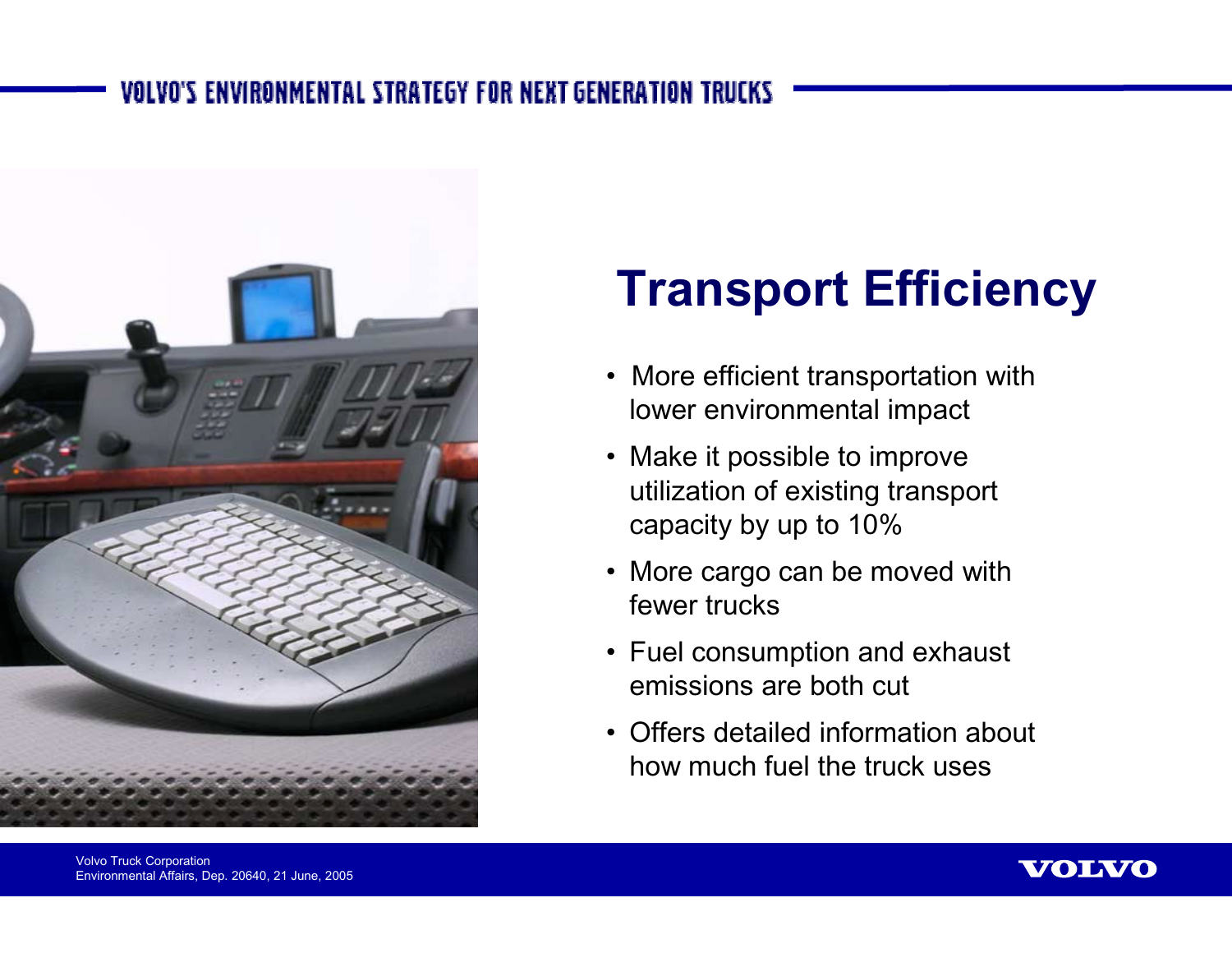# **Bigger Combinations in Long Haul**

… Euro Module System improves productivity



- Less total room on road
- Lower cost per tonkm
- Less road damage

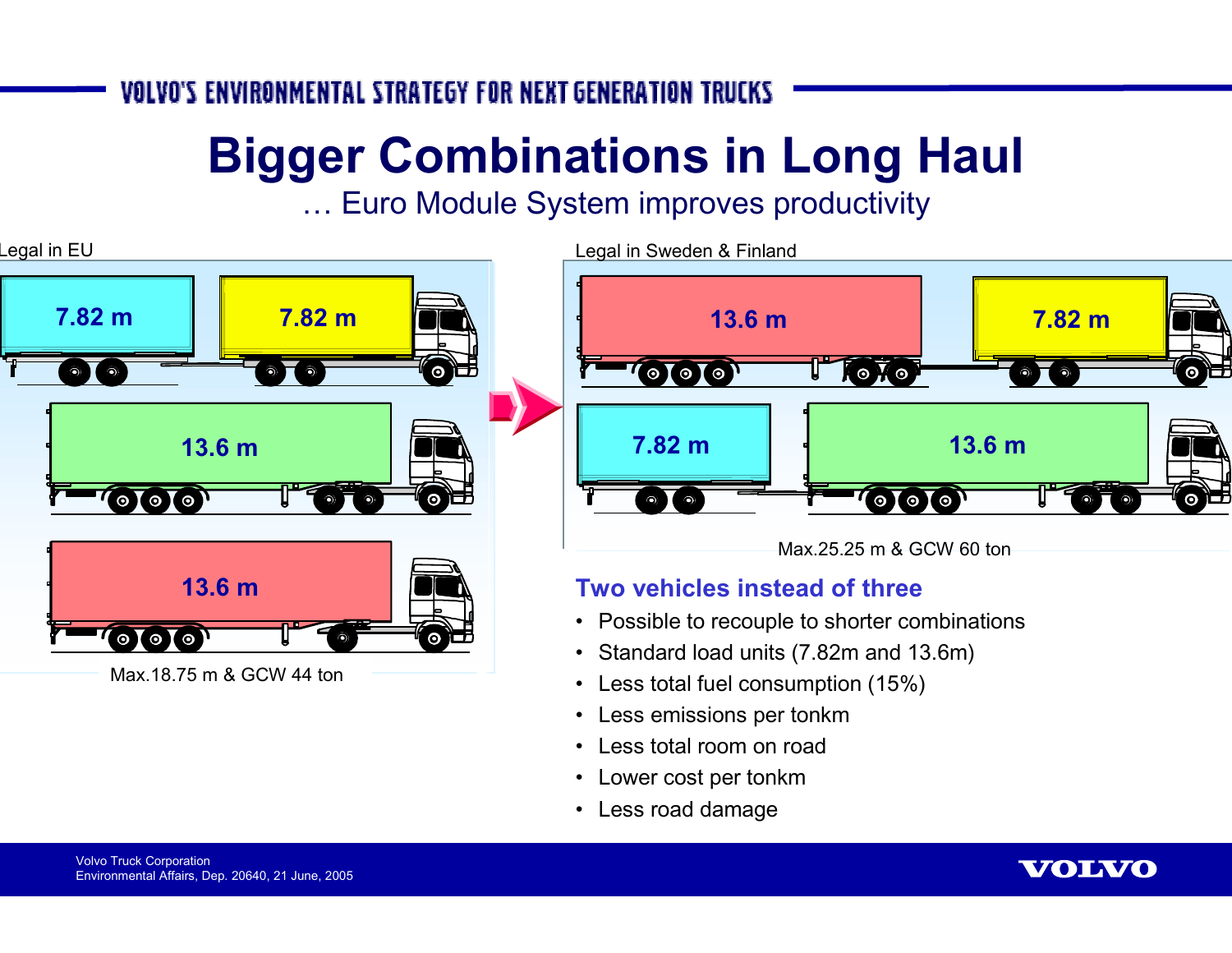## **Comparison 25.25 M Vehicles to Other Sizes**

Capacity needed for the transport of 106 pallets

| No. of<br>trucks<br>$\mathbf{2}$ | <b>Space on</b><br>road<br>130 m | <b>Fuel per</b><br>1000tonkm*<br><b>16 lit</b> | <b>Fuel</b><br><b>Index</b><br>84 | GCW<br><b>60 ton</b> | 2x<br>25.25<br>$\mathbf{T}$<br>noo                                                                              |
|----------------------------------|----------------------------------|------------------------------------------------|-----------------------------------|----------------------|-----------------------------------------------------------------------------------------------------------------|
| 3                                | 172 <sub>m</sub>                 | <b>19 lit</b>                                  | 100                               | 40 ton               | 3x<br>18.75<br>ਠਰ<br>000<br><u>000</u><br>ਠਰ<br>で<br>000<br>$\overline{\mathcal{O}}$<br>$\overline{\mathbf{C}}$ |
| 6 <sup>1</sup>                   | 300 m                            | <b>27 lit</b>                                  | 142                               | 26 ton               |                                                                                                                 |
| 9                                | 432 m                            | <b>37 lit</b>                                  | 195                               | $18$ ton             |                                                                                                                 |
| 16                               | 755 m                            | <b>53 lit</b>                                  | 279                               | 12 ton               |                                                                                                                 |
| <b>20</b>                        | 903 m                            | <b>78 lit</b>                                  | 410                               | $7.\overline{5}$ ton |                                                                                                                 |

**\* Note: Calculated with consideration to "normal" utilization**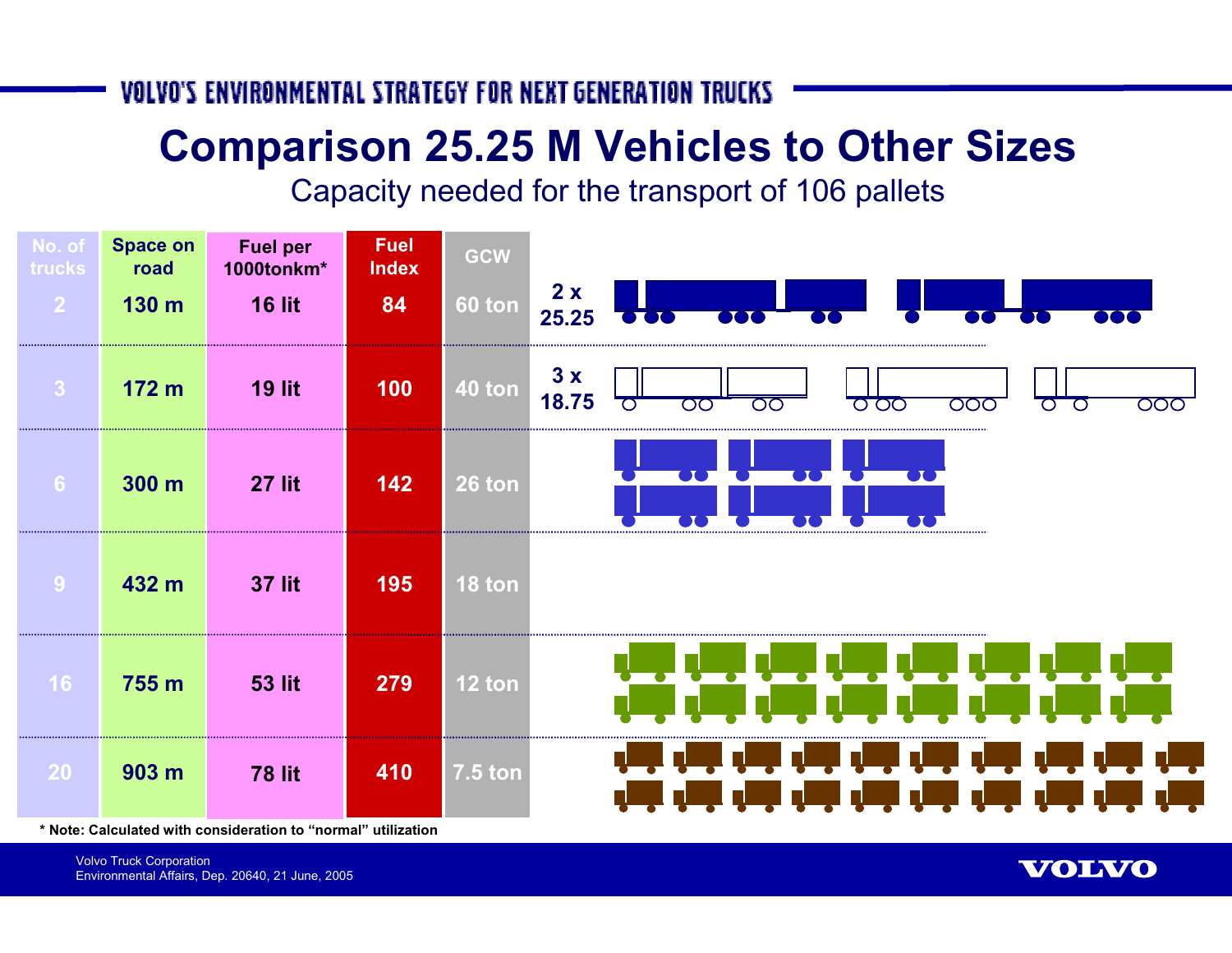## **Environmental Concept Truck**

#### **Environmental Concept Truck**

**Gas Turbine S-HEV** 110 kW Gas Turbine **NiMH Batteries** 





Volvo Truck Corporation Environmental Affairs, Dep. 20640, 21 June, 2005

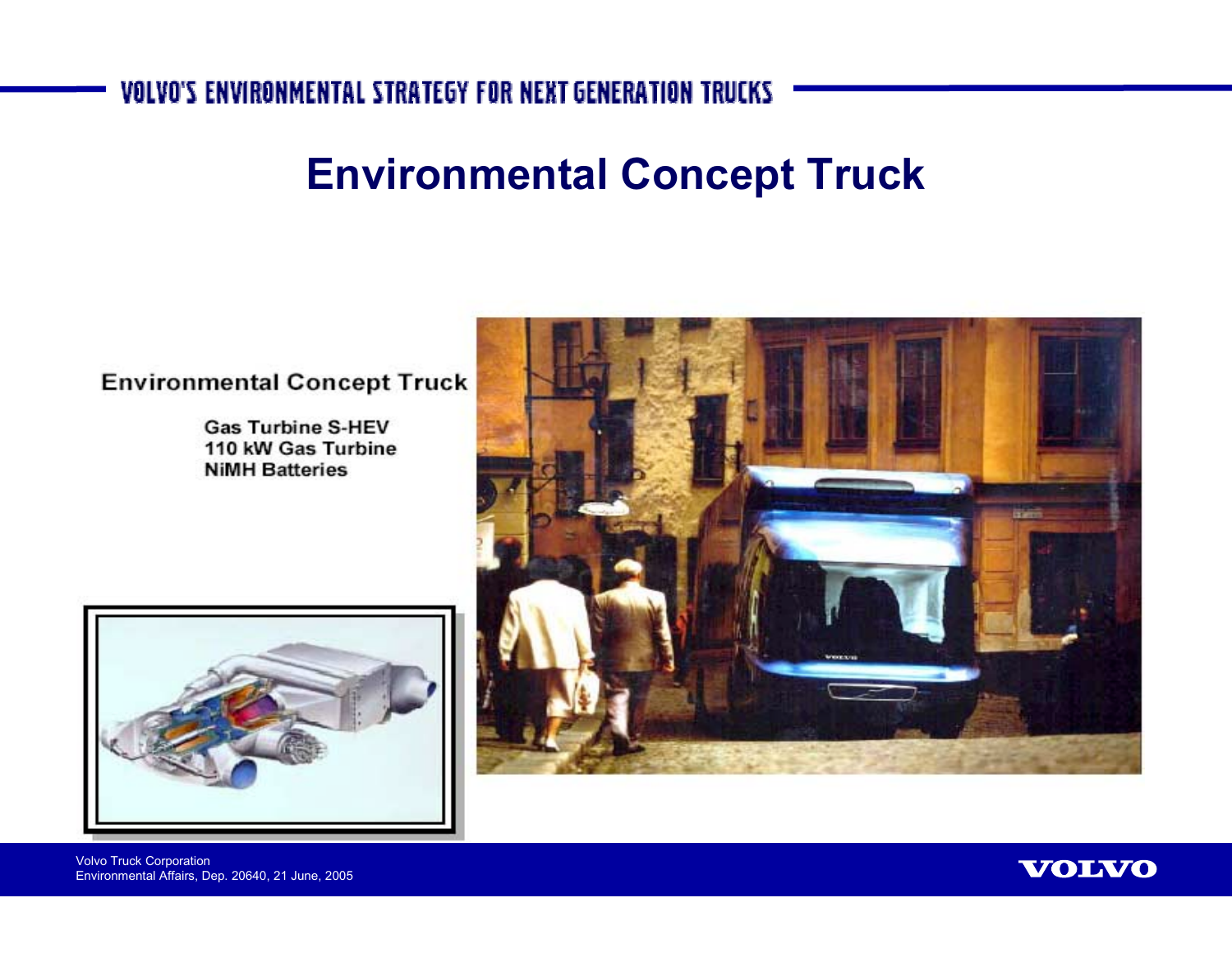## **The HILDUR**





• Demonstration of diesel serial hybrid city distributor.

- · >200 kW peak traction power.
- · 110 kW diesel generator.
- 43 kWh NiCd batteries giving 15 20 km range in pure electric mode.
- Large potential for reduction of fuel consumption when used as "plug-in hybrid".
- Decreased payload due to heavy batteries.

### **Partners and suppliers:**

- ABB
- Vehiculum

Volvo Truck Corporation Environmental Affairs, Dep. 20640, 21 June, 2005